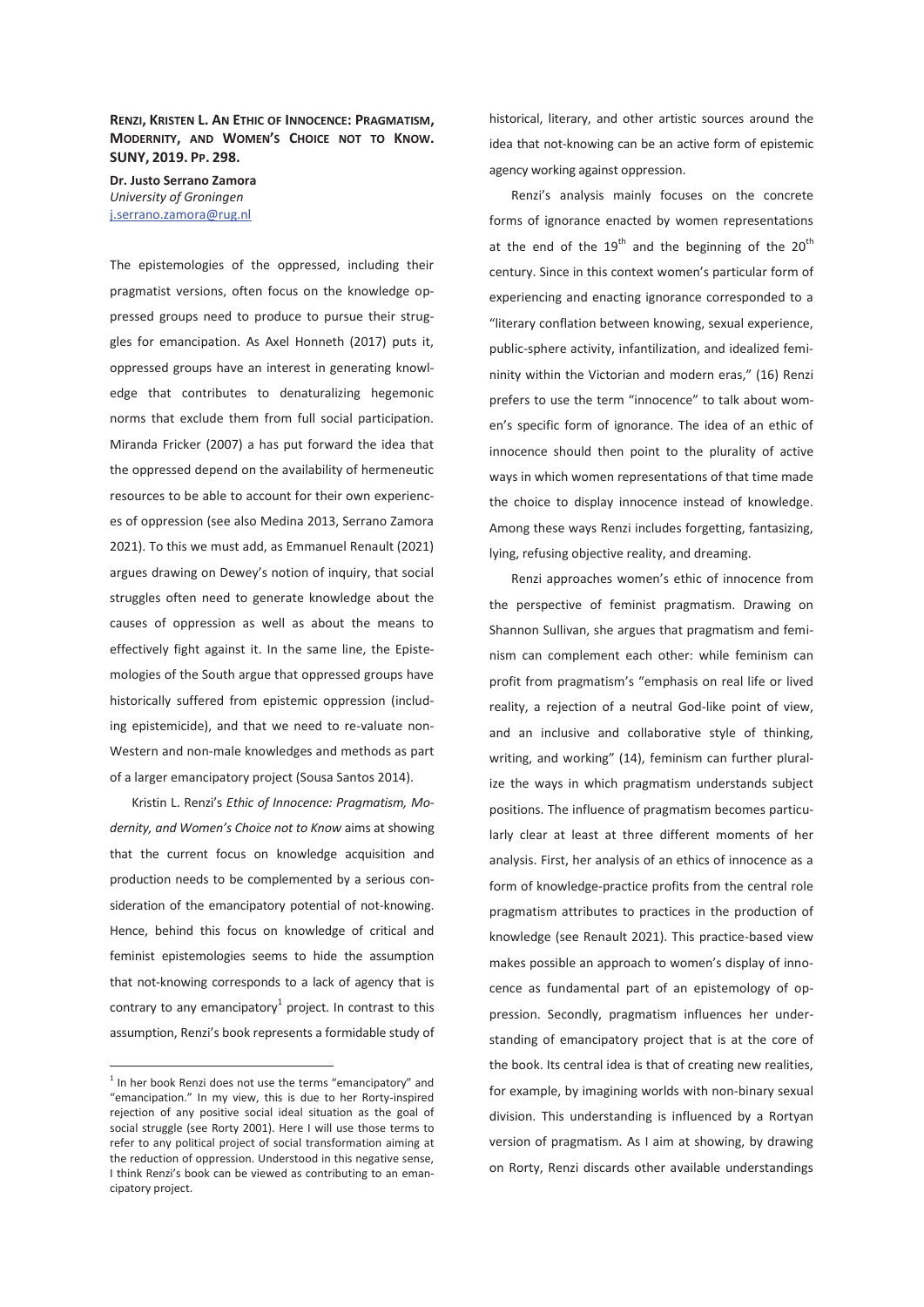of pragmatism which have a different approach to emancipation. I believe that these available understandings of pragmatism – which, drawing on Honneth, I will call recognitional approaches – can also establish a fruitful dialogue with Renzi's book. Finally, and related to this previous point, Renzi's specific reading of pragmatism also influences her emphasis on the political ambivalence of women's ethic of innocence. Regarding this latter point, Renzi argues that

As such, if theorists or critics have feminist political or social goals in mind, reading the epistemics of innocence – the choice not to know – via a lens of pragmatism may not always work in service of these goals, in part because the pragmatist methodology of innocence this books explores can be used to express not only the human desire to progress forward and imagine differently, but also the very real and pragmatically valid desire to stay put (245).

Renzi's book is divided in two halves. This division is relevant to the extent that in each of the two halves the meaning of women's ethic of innocence for a pragmatist-feminist emancipatory project clearly differs. In the first half, Renzi mainly focuses on literary texts picturing women figures who actively choose not to know as a strategy to cope with their own life circumstances. Central to this first half is that these women do not display innocence with the aim of changing the social conditions that are responsible for these circumstances. The latter case constitutes the object of the second half of the book. Renzi's main aim in the first half is to contradict many hegemonic readings of these texts, including feminist readings, which depict those (represented) women as passive, or even as actively (and irrationally) contributing to their own situation of oppression. In contrast to these readings, Renzi reads various episodes of adoption of an ethics of innocence as the way those women could enhance their agency under serious cultural and structural limitations. Renzi's main message is that we should learn to see those women as active agents looking for their own freedom and/or happiness.

The first chapter of the book has a methodological orientation. More concretely, it draws on the figure of Jane Addams as a model of how to approach women's ethic of innocence. Renzi's analysis focuses on a relevant episode of Addams' life during her years at the Hull House settlement in Chicago. It concerns the spread of the rumor that the Hull House was home of the Devil's child. This rumor quickly developed into different episodes involving large numbers of people visiting the house to see the child. Among those people were many poor, migrant women form the near neighborhoods, who in their visits also told fantasized stories about their own lives. What mostly interests Renzi is Addams way of dealing with the stories of these women. Hence, she sees Addams as set in a "pragmatist dilemma" concerning the way she should react to women's display of innocence: The dilemma consists in having to accept as valid either modern traditions of rational knowledge or the epistemic alternatives – which correspond to forms of "pre-modern" knowledge – these women enact. According to Renzi, Addams' interesting strategy consists in enduring the tension between these two kinds of knowledge in ways that are particularly productive. Hence, Addams realizes that only through telling fantastic stories belonging to the realm of innocence, women can tell things about their lives they would otherwise be unable to tell.

Regarding the emancipatory function of an ethic of innocence, we can say that Addams was able to understand that, by refusing to know, women can make public aspects of their life that would otherwise remain silenced. I find the claim convincing that we should not quickly dismiss women's voices as passive or selfoppressive, even when they display pre-modern, or nonrational forms of knowledge. However, one can identify an ambivalence in Renzi's analysis that would need further clarification in her book. Hence, it is not clear if Addams' position towards pre-modern knowledge is that of taking it as an alternative, but valuable form of rationality or if she merely attributes to these irrational stories the capacity to convey a rational message that would otherwise remain hidden (i.e., the real stories of these women). If the latter option is the case, one can wonder

# ͳͲͺ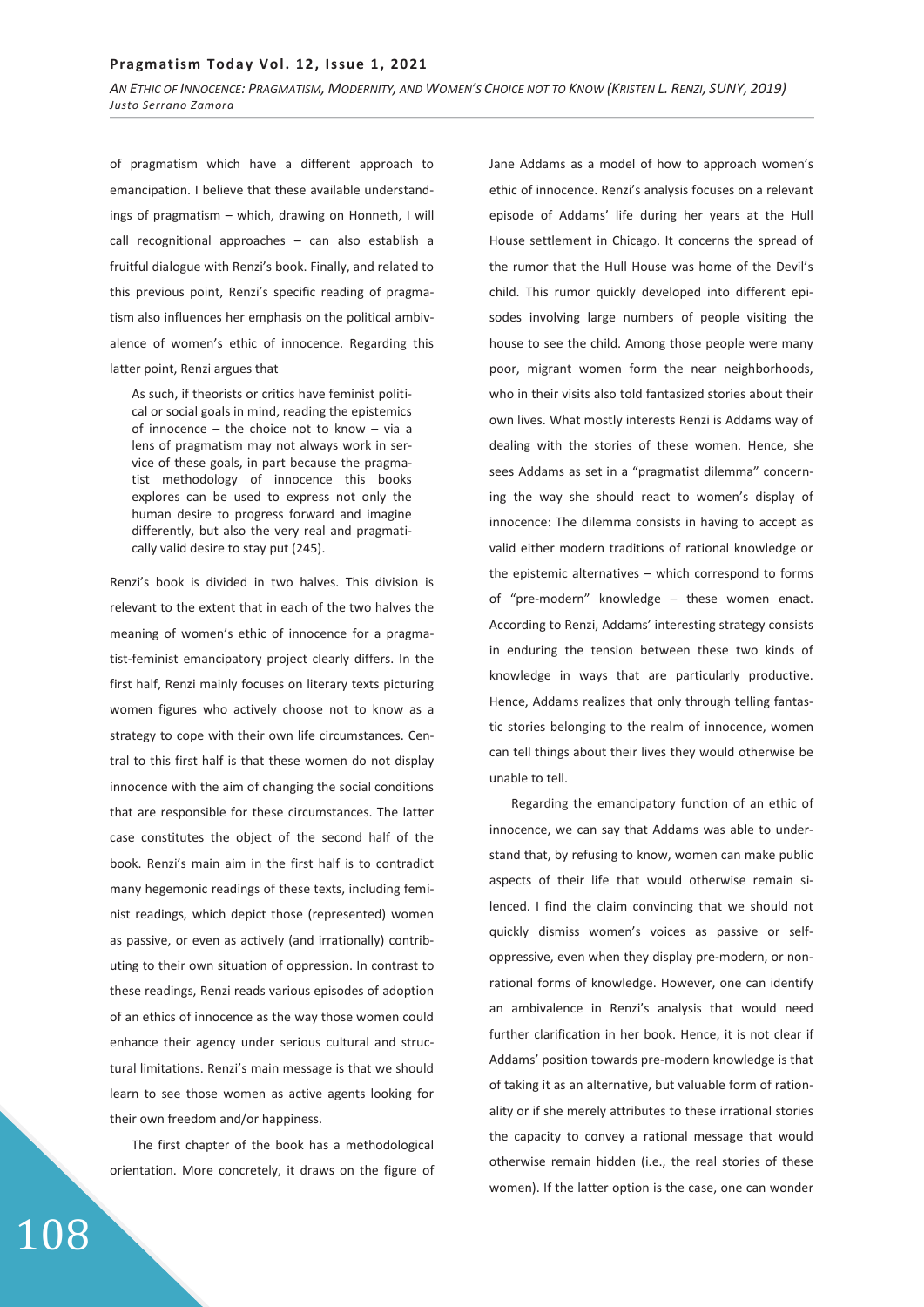if a clear-cut distinction between rational and nonrational/pre-modern knowledge is convincing, at least in some cases. Surely, the case of the Devil's baby women's stories concerns verifiably false fantasies whose irrationality can hardly be doubted. But what about other forms of knowledge, for example, traditional non-western forms knowledge of indigenous peoples? Should our strategy as listeners be to endure "irrational knowledge" to discover a hidden rational message? If this were the case, the possibilities of questioning the validity of our own notion of rational knowledge would be substantially reduced. In other words, as listeners we cannot take the question of the rationality of the other's stories for granted but must also remain open to revise our own understanding of rational knowledge by itself. I am not arguing that Renzi defends the idea of such a clear-cut distinction between rationality and irrationality, however I think that her book and the contribution it can make to an epistemology of the oppressed would benefit from a clarification of these issues

Drawing on several literary sources and different topics such as marriage or domestic violence, the following three chapters focus more directly on the reevaluation of women's choice of not knowing as part of a larger ethic of innocence. As said, Renzi's general point is that a pragmatist feminist project must be able to see the display of innocence of these women not as a form of passivity but as a successful form of active coping with the limited conditions provided by a white male-dominated world. Successful, because through these choices, women are able to preserve something they value like their personal freedom or happiness. In the second chapter, Renzi delves into three women figures depicted in naturalist novels from the second half of the  $19<sup>th</sup>$  century. In different ways, the figures of "Charity Rola, Maud Marth Brown, and Arway Henson use their performances of innocence in order to preserve and carve out something other can hopelessness for themselves." (100)

In the same line, in the third and fourth chapters, Renzi focuses on naturalist depictions of the cycle of domestic violence. According to her, we are deeply mistaken when we ask the following question: Why do so many women stay or return to their husbands even when they are victims of domestic violence? To make her point, Renzi draws on the idea of an ethic of innocence and develops an argument with two main steps: First, she shows that neither material-structuralist sociological nor psychological accounts can properly account for women's agency in cases of domestic violence. While psychological accounts tend to explain the cycle of violence by showing that women's choices to stay with their husbands are pathological, material and structural accounts portray women as social constructs who are unable to make choices as subjects. While this characterization of psychologist and "material-structural" views may concern many available approaches to domestic violence, Renzi does not seem to take into account that there are alternative sociological approaches available which do not reduce human agency to be a product of material circumstances nor of a pathological act of masochism. Here, John Dewey and George H. Mead-based sociological approaches such as the sociology of creative action of Hans Joas and what he calls constitution theories (*Konstitutionstheorien*) are good candidates for accounting for agency under conditions of material and structural limitations (see Joas 1996: 326-357)

In any case, showing the limitations of materialiststructural and psychological accounts gives Renzi an opportunity to show the methodological interest of literary analysis. As she argues "literature's sociological weakness – it presents, after all, characters, not people, stories, not lives – is its theoretical strength (113). This is so because through literature we can have access to woman's understanding of what are often, in the real domestic scenario, very private experiences that are not easily communicated – and whose ignorance makes us think of women as passive agents. But also, because it can motivate readers to reflect on our sympathies with those women and on the interpretative habits with which we read their stories.

Renzi's main point is that when we ask why women stay with their husbands in cases of domestic violence, we

# 109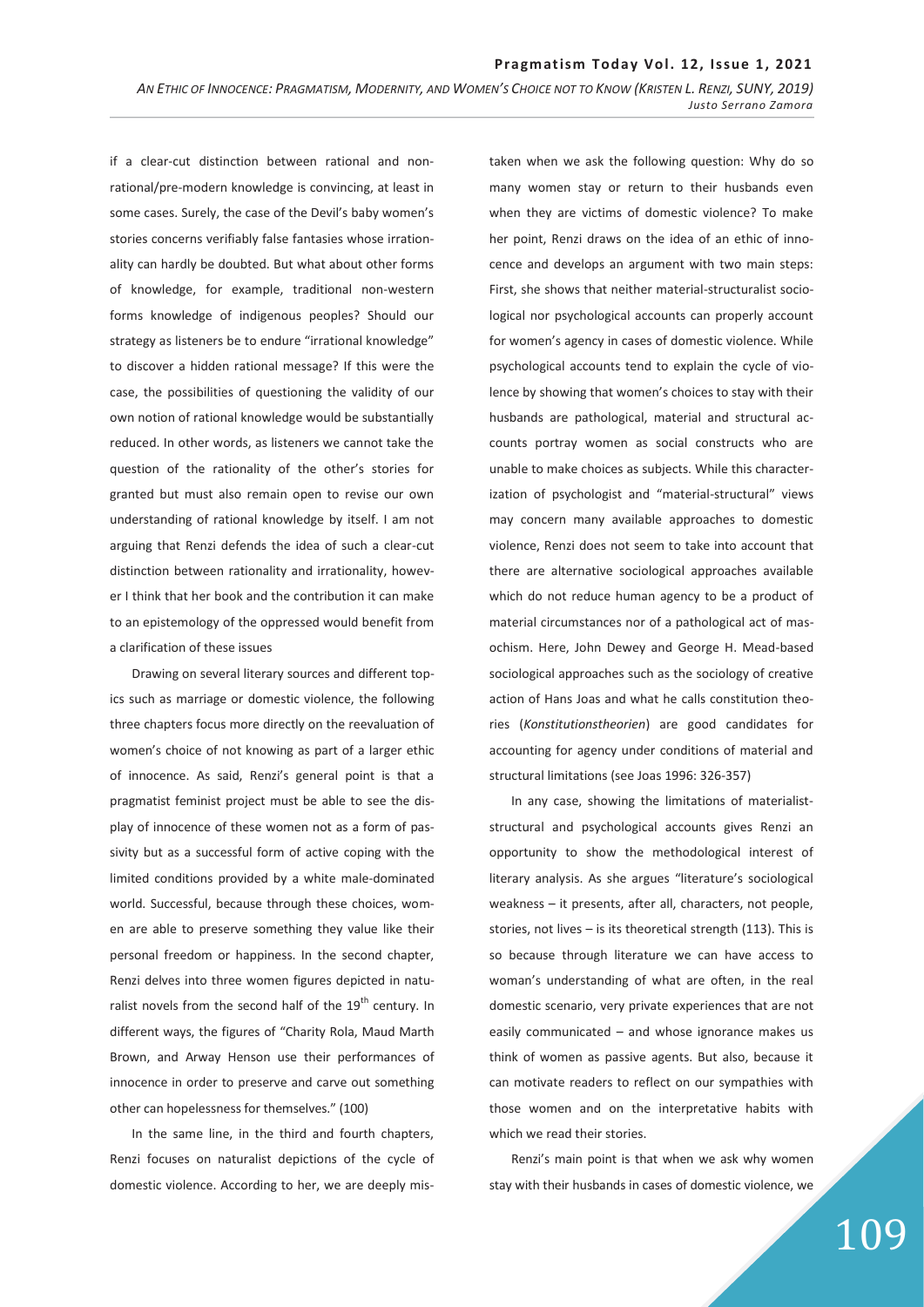are easily prompted to see women as willingly participating in their own abuse. This becomes particularly clear in the psychological narrative of the masochist woman, who depicts women as actively and willingly contributing to their own suffering. For Renzi, women's display of an ethic of ignorance – which here takes the form of not acknowledging the abuses of their husbands – means making a choice within the limits imposed by society. Instead of asking why they stay, we should then the question about what should be changed so that women do not find it a reasonable option to stay. This constitutes the core message underlying the first part of the book. Hence, Renzi warns those who are interested in the emancipation of the oppressed from dismissing too quickly women's apparent passivity and self-inducted harm as irrational. I believe that this appeal can perfectly combine with certain sociological approaches of the kind I have previously mentioned. Surely, literary analysis has a particular contribution to offer to this project of revindicating agency – namely, exploring intimate reasons of women and making us reflect about our habitual ways of "reading" the behavior of these characters – but non-reductivist, agencycentered sociological views can also help to revindicate women's agency also in difficult cases of domestic violence. Moreover, there is a risk of moving too quickly from sociology to literature since it may negatively affect sociology's possibility to reflect on the means to ameliorate its own research methods. Here the figure of Jane Addams as a social worker and researcher can be of unvaluable use (Miras Boronat 2021). Hence, the acknowledgment of an ethic of innocence can stimulate incorporating Addams methods into creative methodologies of sociological action research.

In the second half of the book Renzi analyses different kinds of "textual" materials such as women's artistic performances, social protests, writers, films, and, again, literary figures. While in the first half women's ethics of innocence is displayed within certain boundaries, the women of the second half clearly aim at exploding those boundaries. But how do they do it? Precisely through the display of an ethic of innocence in which women refuse

to know – or to act as if they did. Here is where Renzi's pragmatist understanding of the social-emancipatory project of feminism comes to the fore. Central to this second half of the book is Renzi's adoption of Rortyan lens to read the contribution women's ethic of innocence make to an emancipatory project. Central to Rorty's view is the idea that the social struggles of women are not merely struggles for recognition – at least if we understand them as struggles for being recognized as belonging to a hegemonic social category, for example, the hegemonic definition of person or human being. Rather, struggling for emancipation is about *creating* non-hegemonic forms of personhood by the use of imagination. This creative moment is necessary since the logic of recognition tends to be oppressive: "the ways in which [women] are considered to be people serve not to empower but rather, contradictorily, to hamper and restrict them." (188) Finally, a central aspect to this view is that this creative moment consists in an imaginative engagement with ontological potentialities that have not been year realized by the hegemonic social order. This often involves that those members of oppressed groups that display non-hegemonic possibilities of being will be taken to be crazy (Rorty 2001) by society until these possibilities come to be accepted.

Let me briefly focus on Renzi's (and Rorty's) point that the struggle for recognition as persons or subjects cannot be experienced by women as liberating. This view clearly differs from Axel Honneth's understanding of a struggle for recognition (1996) as well as of a recognition-based reading of John Dewey's *Lectures in China* (Särkelä 2013). According to Honneth's view, societies are permeated by a moral grammar that includes normative ideals that constitute the normative expectations of individuals. These general normative ideals or principles are instantiated by hegemonic interpretations that exclude certain social groups. However, in their struggles for recognition, oppressed groups reinterpret normative ideals in non-hegemonic ways and struggle for the public acceptance of these new interpretations. In other words, the struggle for recognition of the oppressed does not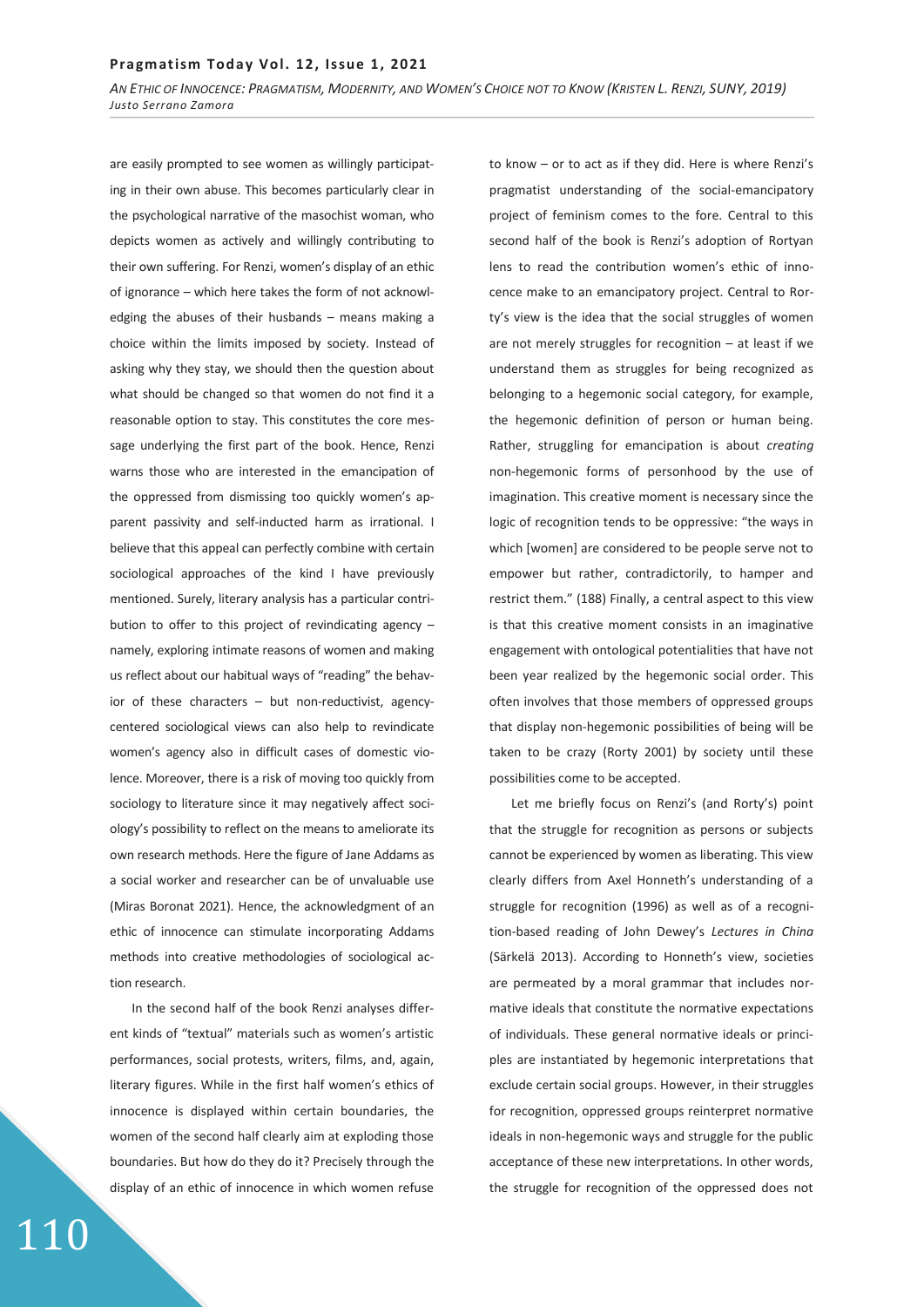consist in uncritically appropriating hegemonic categories but in transforming (reinterpreting) the latter so that the specific features of the oppressed groups can be properly recognized as valuable. Surely, the struggle for recognition includes a subversive and creative moment, but it draws from an existing moral grammar whose potential always remains partially unrealized. This means then that recognition does not mean subjugation, as Rorty and Renzi would have it, but a deep transformation of the normative categories that articulate the normative orders of society.

It is important here to note that most of the examples Renzi studies refer either to preconditions or to realizations of Rorty-inspired activity of emancipatory creation of women's personhood. In other words, an ethics of innocence is put here at the service of the larger emancipatory project of *creating* (and not recognizing) woman's personhood. So, one can wonder how a different, recognition-based approach to emancipation would affect Renzi's analysis. I will consider this question at the end of this review. In any case, it is from a Rortyan perspective that Renzi proposes to interpret the political struggle of the suffragists in chapter five. In the two examples she analyses, Mary Richardson's famous attack on Velasquez's Rokeby Venus and Alice Duers Miller's columns and poetry, what she identifies are first attempts at "creating the female person" (187). The ethics of innocence both historical figures display – by attacking Velasquez's work and by using absurd language respectively – aims precisely at doing that: it consists in women's active engagement with the problem of female subjecthood. This problem is particularly acute for the suffragettes who often come to be considered "criminal, lunatics, and illogical, defective, or child-like adults," (171) in other words, as not fully human.

According to Renzi, however, the political relevance of Richardson's and Miller's cases is only limited. They are prophetic in the sense that they that they protest subjugation to social oppression and limit themselves to pointing to the possibility of alternative social realities. A further step to emancipation is provided by the literary

sources analyzed in chapter six: Virgina Wolf's *Orlando: A Biography*, Sherwood Anderson's "The Man Who Became a Woman," and Katharine Burdekin *Proud Man*. Renzi provides a rich analysis of these texts whose goal is to show that women's ethic of innocence is being displayed at the service of a process of liberation from the "reality of binary bodies." (194) In a progressive way, the figures depicted in these literary texts show ways of liberation involving "sex change, sex loss, mourning, melancholia, and moments of happiness" (226). In the three texts, the point of the display of an ethic of innocence is to maintain the hope that there are other possibilities of being that are not yet recognized by society, but which can be.

Finally, chapter seven turns to the role community for emancipation and argues that communal agreement is condition for the kind of social change involved in the creation of personhood previously analyzed women's figures attempted. For this reason, Renzi proposes to move the analysis from individuals to the "communities that surround these 'innocent' individuals." (230). Here it is worth noting that Renzi has in mind the power of a community's imaginative abilities and the need to cultivate this power. To make her point she focuses on Recca West's novella *The Return of the Soldier* and Nancy's Oliver and Craight Gilespie's film *Lars and the Real Girl*. Both in the novel and in the film – which is much more recent – we find depictions of males who refuse to know, but whose refusal is largely sustained by a community of women who "'play' along with the delusions of the central male characters" (234). Renzi's idea is that these text display an ethic of innocence as communitydependent, which means that our imaginative and creative capacities – and, hence, our ability to promote social change – are largely determined by the community in which individuals live. Change, at this basic level of the individuals capacity to create new realities is accordingly, community dependent, which makes the project of emancipation an ambiguous and difficult one, since emancipation does not only fully depend on those who have an interest in it.

## 111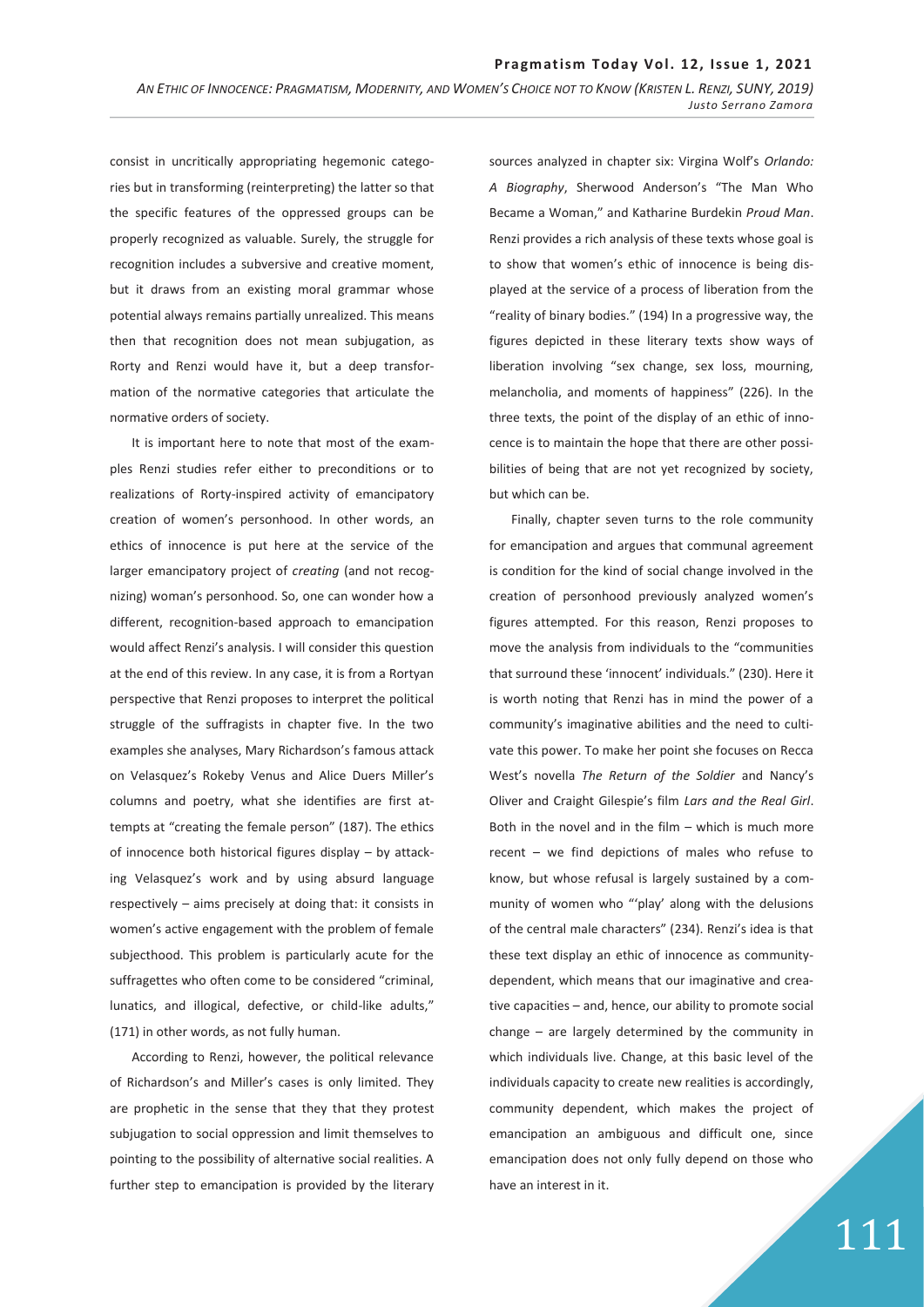### **Pragmatism Today Vol. 12, Issue 1, 2021**

*AN ETHIC OF INNOCENCE: PRAGMATISM, MODERNITY, AND WOMEN'S CHOICE NOT TO KNOW (KRISTEN L. RENZI, SUNY, 2019) Justo Serrano Zamora*

In my final remarks let me just briefly turn to the question about the adoption of a Rortyan approach to the feminist struggle against oppression and how it affects Renzi's book. Hence, I believe that the pragmatist recognition-paradigm could also have contributed to a productive analysis of the ethics of innocence that modifies one central aspects of Renzi's analysis, namely the role she provides to social suffering as the motivating force of social struggle. According to Rorty, oppressed groups are often only able to perceive injustice when somebody (imaginatively) creates new realities that unveil that some possibilities of social being are not possible. This means that social suffering emerges only when individuals use their creative imagination: "this voice she [i.e. the struggling woman] in a new language must describe not the wrongs that she has suffered based on her so-called natural rights but rather her 'previously unplayed role,' a future creation she imagines but is currently prohibited from embodying." (175) This contrasts with the view of a theory of recognition, for which injustice can be sensed – if not be fully articulated – by oppressed group thanks to the normative potential of the ideals that constitute the normative grammar of society. This explains why perceiving an injustice is possible also under conditions of hegemony: hegemonic interpretations do not exhaust the meaning of the general categories of a society. Social creativity is important because it is part of a collective labor of reinterpretation of norms and categories, but the sense of being wronged and the suffering it generates can appear earlier than when a future possibility can be imagined by members of oppressed groups. Indeed, it is the often not fully articulated suffering of the victims of oppression, which shows that basic normative principles are not being adequately institutionalized, and which initiates social struggle. In my view, parting from a recognitional paradigm would mean that an ethic of innocence is not only to be put at the service of the creation of new realities but also about the rejection of certain specifications of universal categories and principles. I believe that this would make the emancipatory signification of a pragma-

.12

tist approach to the ethics of innocence less ambivalent than what Renzi believes it to be. Hence, social struggle and the emancipatory display of an ethic of innocence would be anchored not only to the possibility of imagining a different world but to the – more or less articulated – experiences of social wrongs oppressed groups often experience as negative.

In these few pages it has not been possible to be fair to the richness and subtilities of Renzi's analysis, which clearly shows how much literary studies can contribute to understanding mechanisms of social oppression and strategies of resistance and social change. The aim of my criticisms has not been to reject Renzi's core idea, namely, that we must see women's choices not to know as reflecting different rational strategies by which women become agents of their lives – via coping with limited social circumstances or by exploding the boundaries of what is possible in a world permeated by class, gender, and racial domination. However, my aim has been to show that Renzi could have explored another understanding of pragmatism and its view on emancipation. Hence, as I have briefly argued, a Rortyan view does not explain satisfactorily why an individual would "wish to have" (175) certain rights since it does not connect them to people's social suffering. At the same time, a recognition-based approach, has also a lot to learn from Renzi's analysis to avoid falling back to an exaggerated focus on knowledge as the only way to provide critical perspectives on social reality and the norms that sustain the status quo. Hence, a pragmatist approach to an ethic of innocence could explain that not-knowing can be inserted into a more general strategy of oppressed groups for denying the validity of hegemonic and oppressive interpretations of the principles that regulate social life.

### **Reference**

- Fricker, Miranda. 2007. Epistemic Injustice: Power and the Ethics of Knowing. Oxford: Oxford University Press.
- Honneth, Axel. 1996. The Struggle for Recognition: The Moral Grammar of Social Conflicts. MIT Press.
- Honneth, Axel. 2017. Is there an emancipatory interest?